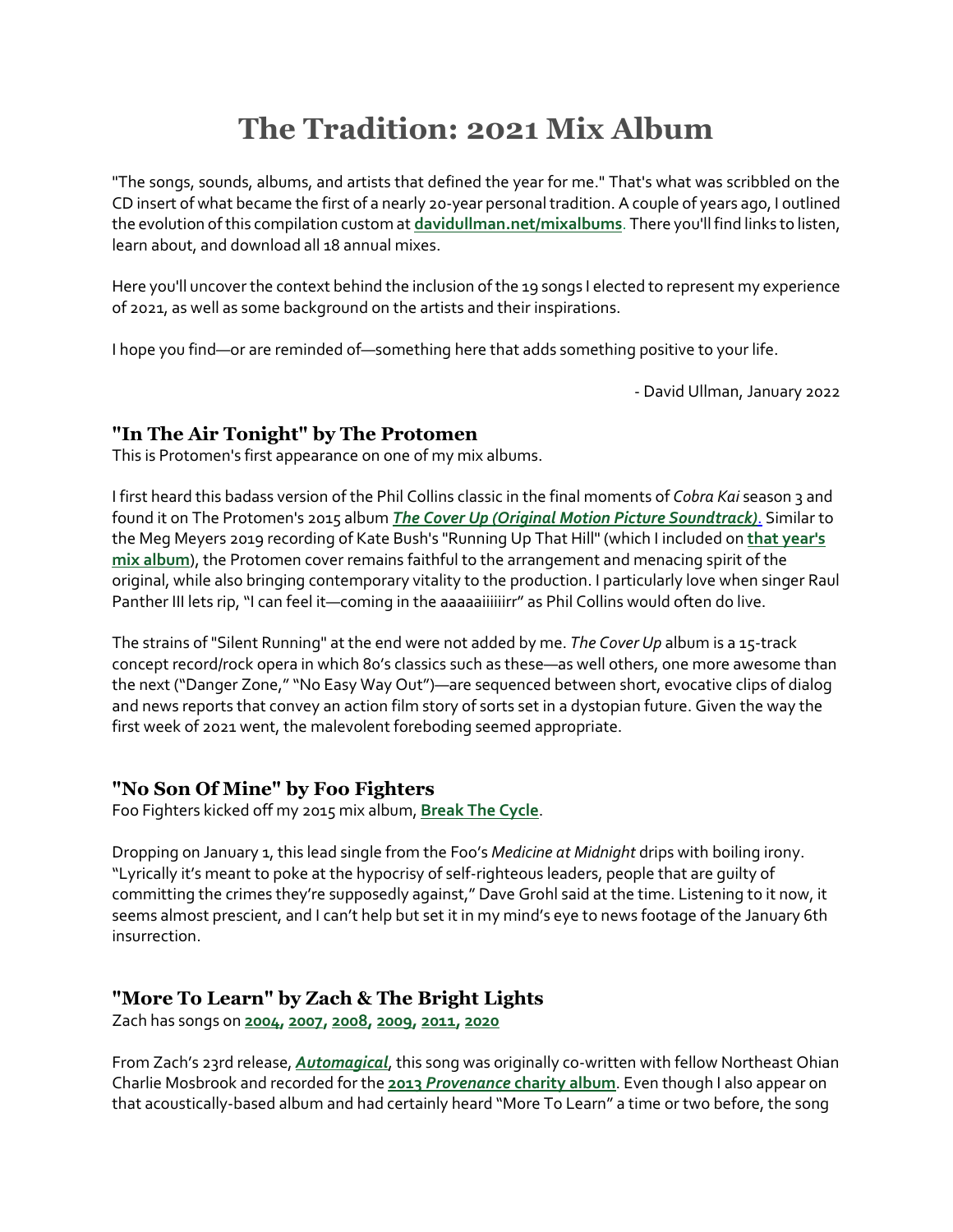didn't break through for me until hearing this more dynamic representation recorded, mixed, and mastered by Nate Vaill at the Rialto Theatre in the Kenmore neighborhood of Akron, OH. I've had the privilege of working with Nate as well and am so impressed with what he, Zach, and The Bright Lights accomplished with the *Automagical* album.

In addition to the pure pleasure of the melodies and production, I find the lyrics refreshing and the chorus a healthy mantra, reminding me not to fall prey to mental atrophy and closed-minded confirmation bias.

#### **"Revolutionary Love" by Ani DiFranco**

**[2004,](https://www.davidullman.net/2004mix) [2006,](https://www.davidullman.net/2006mix) [2007,](https://www.davidullman.net/2007mix) [2008,](https://www.davidullman.net/2008mix) [2009,](https://www.davidullman.net/2009mix) [2010,](https://www.davidullman.net/2010mix) [2012,](https://www.davidullman.net/2012mix) [2016,](https://www.davidullman.net/2016mix) [2020](https://www.davidullman.net/2020mix)**

Like Zach, Ani appeared on **my [inaugural](https://www.davidullman.net/2004mix) 2004 mix album** and multiple times over the years since (this being the 11th!). I first heard her music when Pearl Jam's Eddie Vedder played "Fuel" on the 1998 Monkey Wrench Radio broadcast. I bought a bootleg CD of the radioshow, which included the song from her *Little Plastic Castle* album and was always struck by Ani's way with words. However, I didn't start seeking out her records on my own until 2004 when my friend Larry recommended her *To The Teeth* (1999) CD. That album's nearly eight-minute, opening-title-track-tirade incited by the Columbine High School massacre inspired me to go back through her already prodigious back catalog.

I have generally prefered her earlier, angrier, and seemingly more urgent offerings. However, the lengthy lead-off namesake of her latest album consistently moves me. Over the "lushly textured jazzpop" she's favored in recent years, DiFranco delivers a mission-statement lyric.

*i will tend my anger i will tend my grief i will achieve safety i will find relief i'llshow myself mercy i'llshow my self-respect i'll decide when i'm ready to forgive but not forget i will ask you questions i will try to understand and if you give me yourstory i will hold it in my hands*

She goes on to sing and repeat the titular phrase and recite a set of instructive, resilient, compassionate, and conversational verses borrowed and adapted from the work of Sikh-American activist/filmmaker/lawyer/author Valarie Kaur.

I only learned of this connection through researching this passage about 24 hours ago. I started with **Kaur's [transcendent](https://youtu.be/5ErKrSyUpEo) TED talk**, moved on to her further illuminating **[appearance](http://laylafsaad.com/good-ancestor-podcast/ep059-valarie-kaur) on Layla Saad's Good [Ancestor](http://laylafsaad.com/good-ancestor-podcast/ep059-valarie-kaur) podcast**, and am now listening to her book, *See No Stranger.*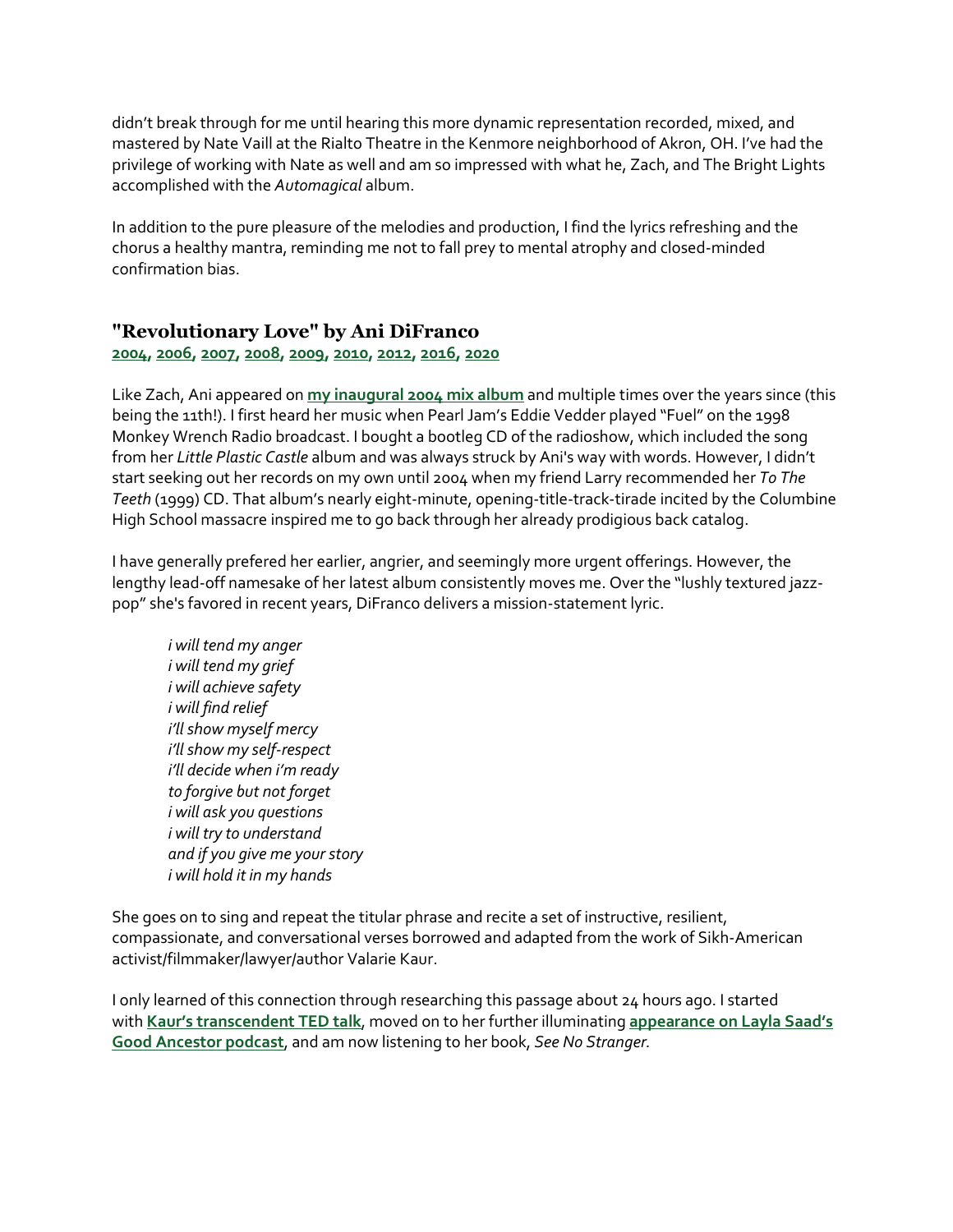# **"Deep End" by Joe Pug**

#### **[2009,](https://www.davidullman.net/2009mix) [2010,](https://www.davidullman.net/2010mix) [2012,](https://www.davidullman.net/2012mix) [2015,](https://www.davidullman.net/2015mix) [2019](https://www.davidullman.net/2019mix)**

Since seeing him open for Josh Ritter at Cleveland's Beachland Ballroom in 2009, there's been at least one song from every Joe Pug release that's made it onto the corresponding year's mix album. He's gotta be in my top-five contemporary singer/songwriters—if I were one to make such lists (I do not, as I'd be Rob Gordon calling that journalist in *High Fidelity* so many times to revise his list that she tells him never to call again).

Pug is not one for sentimentality, and the admonishment he sings in "Deep End" is the kind of toughlove tune where the "you" in the lyric can just as easily be yourself as anyone else.

#### **"Isn't Everyone" by HEALTH & Nine Inch Nails**

This is Health's first appearance. Nine Inch Nails have songs on **[2005,](https://www.davidullman.net/2005mix) [2007,](https://www.davidullman.net/2007mix) [2008,](https://www.davidullman.net/2008mix) [2013,](https://www.davidullman.net/2013mix) [2014,](https://www.davidullman.net/2014mix) [2016](https://www.davidullman.net/2016mix)** (as Trent Reznor), **[2017,](https://www.davidullman.net/2017mix) [2018,](https://www.davidullman.net/2018mix) [2020](https://www.davidullman.net/2020mix)**

When Trent Reznor won his second Academy Award for Best Original Score (for the Disney Pixar film *Soul*), he told interviewers that he and his writing partner Atticus Ross would be working on new Nine Inch Nails material, "as soon as probably tomorrow." Within weeks, this collaboration with noiserock band HEALTH was released and instantly became my favorite NIN track since 2017's "Less Than."

Reznor's seething first verse is vintage Nine Inch Nails. It sounds like something from *The Fragile*, the "little piggies" from *The Downward Spiral* are present, and the "serve/deserve" rhyme of the chorus seems like the 30-year-echo of NIN's breakthrough single "Head Like A Hole"—swapping defiance for resignation (or maybe just recognition) and the "I" for "we."

"I think at the time it was written," HEALTH singer Jake Duzsik told David Farrier,"we were in the middle of Trumpocolypse and George Floyd and so there is some pretty poignant messaging relating to that specific experience." Duzsik didn't get too specific, though, adding elsewhere in a separate statement,"It's fucking Nine Inch Nails. That speaks for itself. You don't need a clever quote to encapsulate it."

# **"The Tradition" by Halsey**

This is Halsey's first appearance on one of my mix albums.

The title track of this year's compilation is borrowed from my favorite album of 2021, Halsey's *If I Can't Have Love, I Want Power*. I was not familiar with the 27-year-old pop star's music, and on the surface, a concept piece centering on the emotional complexities of pregnancy didn't seem like it was aimed at me. However, I was intrigued by **the cover image tweeted out from [@nineinchnails](https://twitter.com/nineinchnails/status/1430641536853712899/photo/1)** with the announcement that the record was produced by Reznor & Ross. I loved it on first listen—especially as a whole.

The album has the scope and variety of mid-nineties alternative records. There's dirty garage rock ("Easier Than Lying"), dark dance/techno ("Girl Is A Gun"), sultry hip-hop ("Lilith"), and even a bright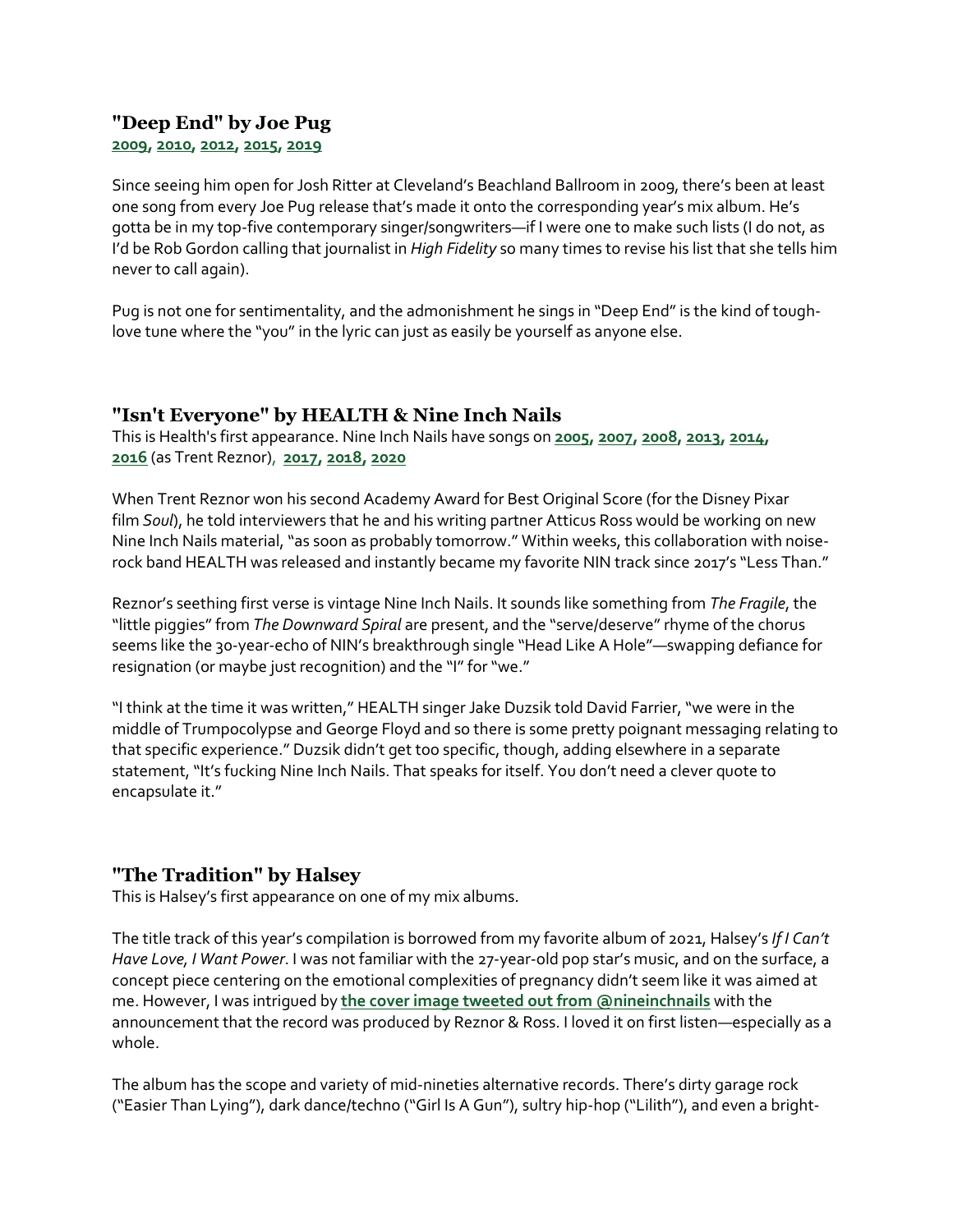but-bare-bones ballad sung against only an arpeggio acoustic guitar ("Darling"). The overall mood is ominous, yet there are also carefree joyous moments ("Honey"). There are big choruses, irresistible hooks, and lyrics that are somehow both cryptic and confessional.

I love how the iTunes Review puts it."Lyrically, it's like an emptying of [Halsey's] emotional vault and coming to terms with who they have been before becoming responsible for someone else; its fury is a response to an ancient dilemma, as they've experienced it."

For me on this, the record's opening track, the singer's ire extends from sexism and patriarchy to colonialism and white supremacy—all of it anchored by Reznor's unmistakable piano phrasing and signature production style. If you're compelled by any of it, I highly encourage you to give the whole album a go.

#### **"Dal Segno" by fascist puppeteer**

Previous Mix Album Appearances: **[2019,](https://www.davidullman.net/2019mix)** and as Brian Ullman in **[2012,](https://www.davidullman.net/2012mix) [2013](https://www.davidullman.net/2013mix)**

My brother Brian's latest release from his one-man-band pseudonym has him teaming up with his old **[Circle](https://dreamingoutloudrecords.com/album/circle-of-willis) Of Willis** bandmate Zack Kelly. Circle Of Willis was their rock band decades ago, and you can see them playing to packed houses in **Live at The Odeon [\(1999-2001\)](https://vimeo.com/649671396)**, a new compilation of old performances from one of Cleveland's premiere concert clubs. The two of them once did an impromptu acoustic gig as Red Eye Highway and titled this EP collaboration the same. Look for a 20th anniversary expanded edition of the Circle Of Willis album later this year on **[dreamingoutloudrecords.com](https://dreamingoutloudrecords.com/)**

# **"You Should Be Dancing" by Dee Gees**

This is the Dee Gees' first appearance on one of my mix albums. (I hope it's not the last.)

I'm not sure where I first heard this gleeful cover of the Bee Gee's disco classic. It was either coming across the music video on YouTube or possibly the glorious tweet capturing the Foo Fighters playing this song in counter-protest to one of America's most notorious hate groups outside their concert in Kansas. Dressed in their whitest, frilliest disco attire, The Dee Gees assembled atop a flatbed truck to perform for the protestors from the Westboro Baptist Church who had gathered with their "God Hates" signs near the Azura Amphitheater for the Foo Fighters 25/26th Anniversary Tour stop.

As you can **see in the cell [phone](https://twitter.com/Talkie86/status/1423491643169132549) video clip**, the truck stops in front of the picketers (one of which is obviously swaying to the music), and Dave Grohl declares his love for them and a word of advice."The way I look at it, I love everybody. That's what you're supposed to do.… You shouldn't be hating. You should be dancing!"

"You Should Be Dancing"is one of five Bee Gees covers comprising Side A of the Seattle-based band's 2021 Record Store Day release, *Hail Satin*.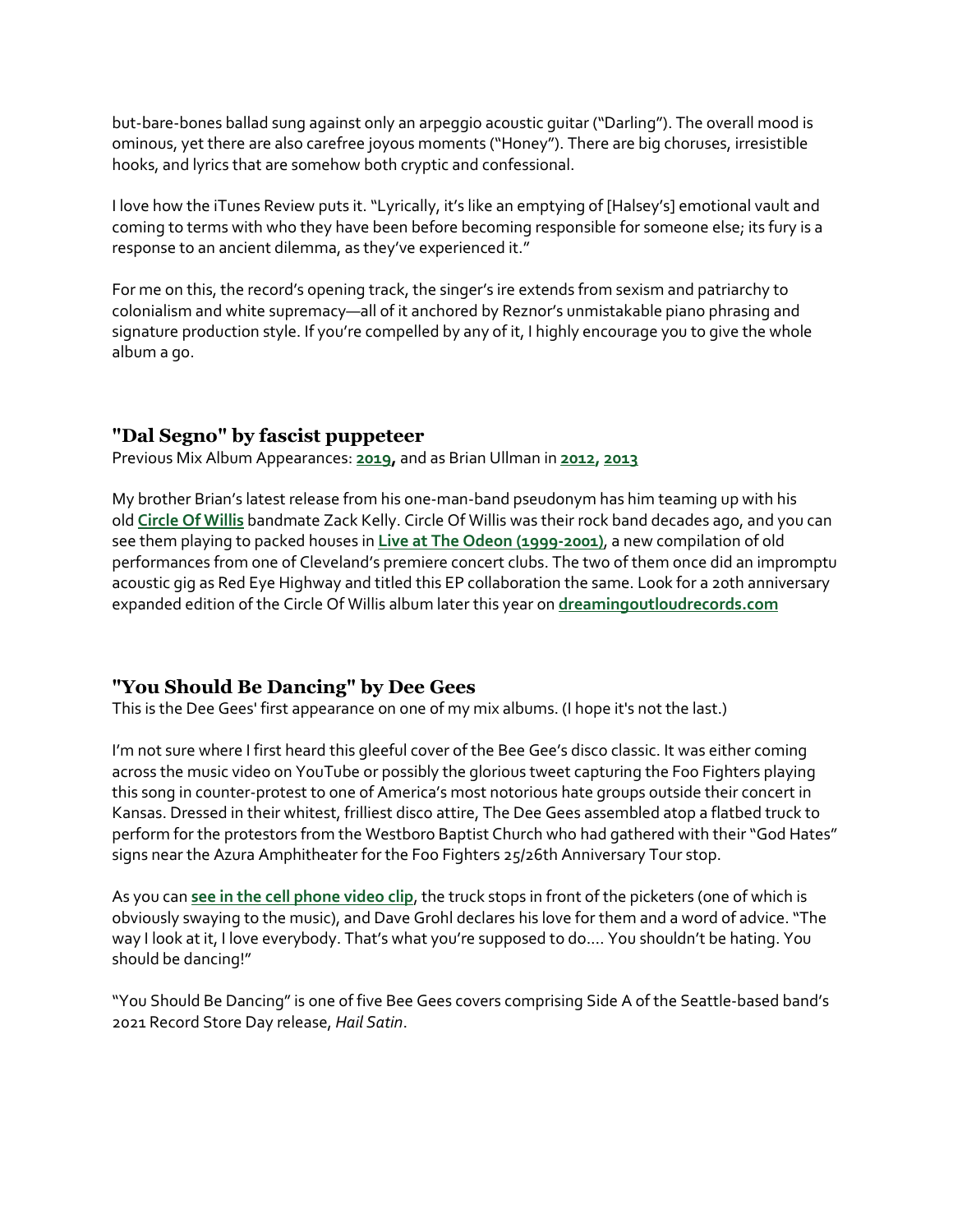# **"We Are The People (feat. Bono & The Edge)" by Martin Garrix**

U2 appears on **[2004,](https://www.davidullman.net/2004mix) [2014,](https://www.davidullman.net/2014mix) [2017,](https://www.davidullman.net/2017mix) [2019](https://www.davidullman.net/2019mix)**.

The Official UEFA (Union of European Football Associations) Championship anthem for the delayed 2020 tournament pairs 25-year-old Dutch DJ and producer Martin Garrix with U2's Bono and The Edge. Since 1992, the sports competition has commissioned a song to commemorate the events and act as a rallying cry.

Opening with a slightly new spin on The Edge's signature guitar delay, Bono sings a resolute lyric with an epic chorus that leverages the three musicians' strengths to soaring heights.

#### **From [U2.Com](https://www.u2.com/news/title/we-are-the-people/)**:

'We Are The People' reminds us that a song can look at the challenges facing the world at a given *time and still attempt a unified response. It is a hymn sheet from which we can allsing whereever we may come from, but especially in Europe where the [UEFA] competition will capture the attention of the whole world. 'We Are The People' hopesto reflect the positivity, hope and determination required for any team to succeed, as well as offer a sense of togetherness which fits the theme of UEFA EURO 2020: Unity. For the first time in EURO history, the tournament is being played across the continent, which will display the overriding theme of unity throughout.*

Though it's presented in the context of a football tournament, it's easy to hear this song as an anthem of "Revolutionary Love" that would fit in perfectly before "Pride (In The Name of Love)" on U2's next tour.

# **"Like Water" by Alicia Keys**

Alicia Keys first appeared on my 2020 mix album, **[Conscience](https://www.davidullman.net/2020mix) Calls**.

Having finally embraced Alicia Keys in 2020, I checked in on her towards the end of 2021 and was struck by this starkly beautiful piano ballad from her double album, *Keys*."Like Water"is one of the only songs on the collection (a cleverly titled follow-up to 2020's *Alicia*) that doesn't have a corresponding "Unlocked" remix. From the gentle, jazzy beginning to the bit of grit in her voice as she belts out the final refrain, it's hard to imagine an improvement on this simple and stirring performance. Bonus points for reminding me of **the Bruce Lee [quote](https://brucelee.com/podcast-blog/2016/7/20/2-be-water-my-friend)**.

# **"Rather Be Home" by Eddie Vedder & Glen Hansard**

**[2004,](https://www.davidullman.net/2004mix) [2005,](https://www.davidullman.net/2005mix) [2006,](https://www.davidullman.net/2006mix) [2007](https://www.davidullman.net/2007mix)** (The Frames), **[2008,](https://www.davidullman.net/2008mix) [2009](https://www.davidullman.net/2009mix)** (Swell Season), **[2006,](https://www.davidullman.net/2006mix) [2007,](https://www.davidullman.net/2007mix) [2012,](https://www.davidullman.net/2012mix) [2014,](https://www.davidullman.net/2014mix) [2015,](https://www.davidullman.net/2015mix) [2016,](https://www.davidullman.net/2016mix) [2017,](https://www.davidullman.net/2017mix) [2018,](https://www.davidullman.net/2018mix) [2019,](https://www.davidullman.net/2019mix) [2020](https://www.davidullman.net/2020mix)** (GH), **[2009,](https://www.davidullman.net/2009mix) [2013,](https://www.davidullman.net/2013mix) [2017,](https://www.davidullman.net/2017mix) [2018,](https://www.davidullman.net/2018mix) [2020](https://www.davidullman.net/2020mix)** (Pearl Jam) **[2007,](https://www.davidullman.net/2007mix) [2011](https://www.davidullman.net/2011mix)** (EV).

Two of my favorite musicians and stalwart mainstays of my annual mixes. Whether fronting their respective rock bands or as solo artists, Eddie Vedder (Pearl Jam) and Glen Hansard (The Frames) have appeared on nearly all of the 18 compilations—often multiple times a year.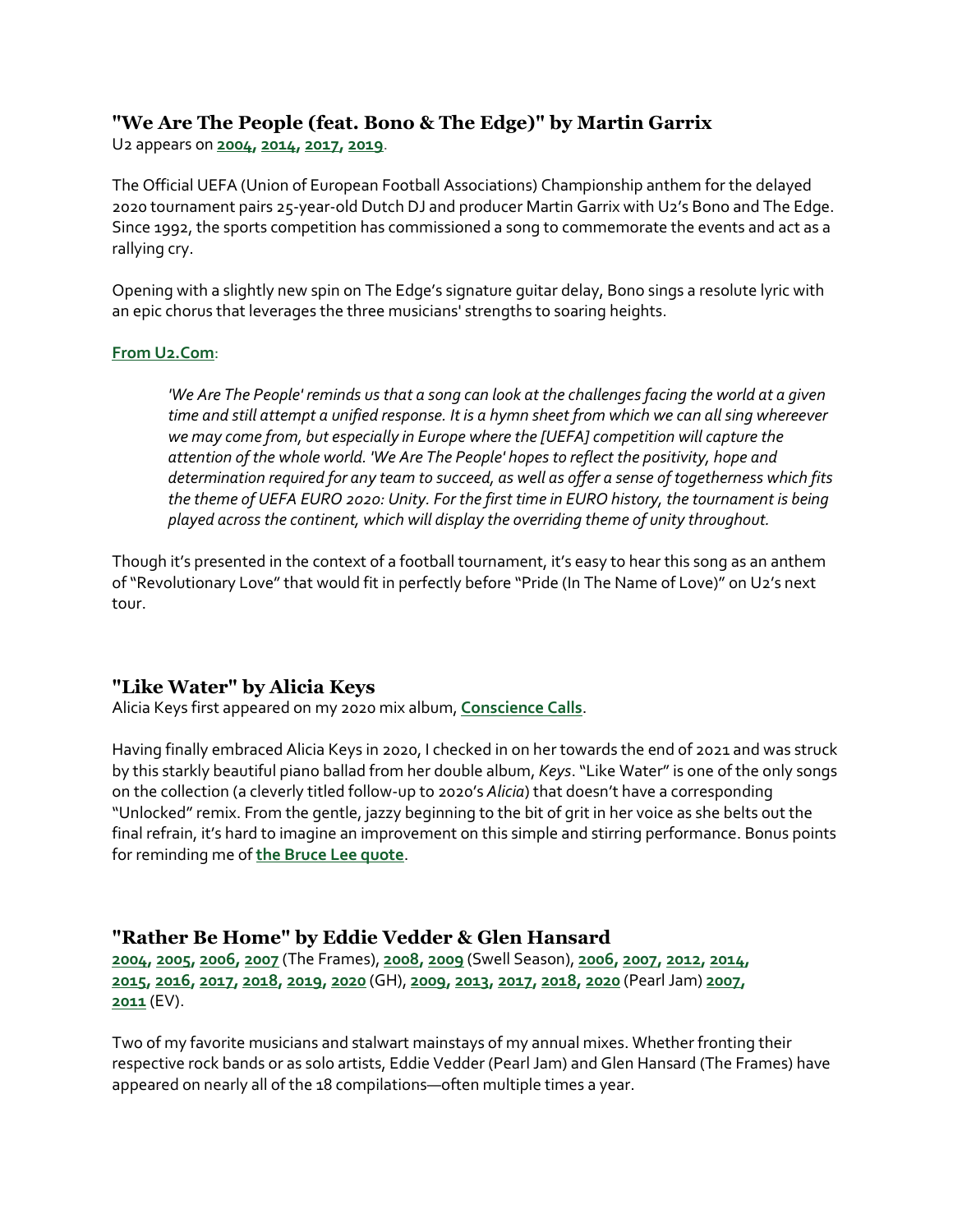Vedder set my expectations of a singer during my adolescence, and Hansard was the last discernable influence on me as a singer/songwriter myself in my twenties and thirties. The two became friends **[in](https://www.dailytelegraph.com.au/entertainment/arts/irish-singer-glen-hansard-reveals-why-he-will-always-say-yes-to-eddie-vedder/news-story/a8852fdc2cc470cbd89c8e667fb606ae) the wake of a [tragedy](https://www.dailytelegraph.com.au/entertainment/arts/irish-singer-glen-hansard-reveals-why-he-will-always-say-yes-to-eddie-vedder/news-story/a8852fdc2cc470cbd89c8e667fb606ae)** and first toured together in 2011.

This acoustic guitar duet with Vedder's wordless vocal is one of the eight songs they co-wrote for the soundtrack of Sean Penn's latest directorial effort, *Flag Day*. The stand-out track of the companion album is "My Father's Daughter," which is sung by Vedder's real-life daughter Olivia, but there's something about this cue from the score that compelled me most. I think it's the melodies and Ed's expressive singing. It's warm... comforting... like home.

# **"Bloody Waters" by H. E. R.**

H.E.R. first appeared on my 2020 mix album, **[Conscience](https://www.davidullman.net/2020mix) Calls**.

The R&B artist formerly known as Gabi Wilson evokes Marvin Gaye's "Inner City Blues (Make Me Wanna Holler)" on this cut from her latest album, *Back of My Mind*. She made a seismic impact on me with her 2020 single "I Can't Breathe," and I really appreciate H.E.R. (standing for "Having Everything Revealed") talent and perspective—perhaps even more so now that I know she is only 24-years-old!

*Can't make no sense about it Tired of hearing about it We ain't talking about it We don't wanna see Can't make no sense about it Getso anxious about it We keep talking around it Reassess it, yeah*

# **"I am not a woman, I'm a god (Live)" by Halsey**

The first of a series of "Live from Los Angeles" performances posted to their YouTube page throughout 2021 directed by dance choreographer Dani Vitale in which Halsey looks straight into the camera and sings almost all of the *If I Can't Have Love, I Want Power* album. I missed this at the time, but it turns out these clips are segmented from a 45-minute "**one night only […] global [performance](https://loversoflive.com/2021/09/01/halsey-if-i-cant-have-love-i-want-power/) experience**" hosted by Moment House.

Director Vitale also worked on the 53-minute IMAX narrative companion film for the album written by (and starring) Halsey which more fully develops the Madonna/Whore dichotomy underlying the songs and gives the themes a specific context seemingly set in a *Game-of-Thrones*-influenced version of the mid-1400s. **The [trailer](https://youtu.be/eM7luZ-00RI)** I first saw in July casts this tale among "the greatest horror stores never told." It's now streaming on HBO Max and available to rent/download from Apple.

I hope the full "Live from Los Angeles" presentation gets released elsewhere also because, though the highly-stylized staging and lighting effects are compelling, it's the raw power of Halsey's voice that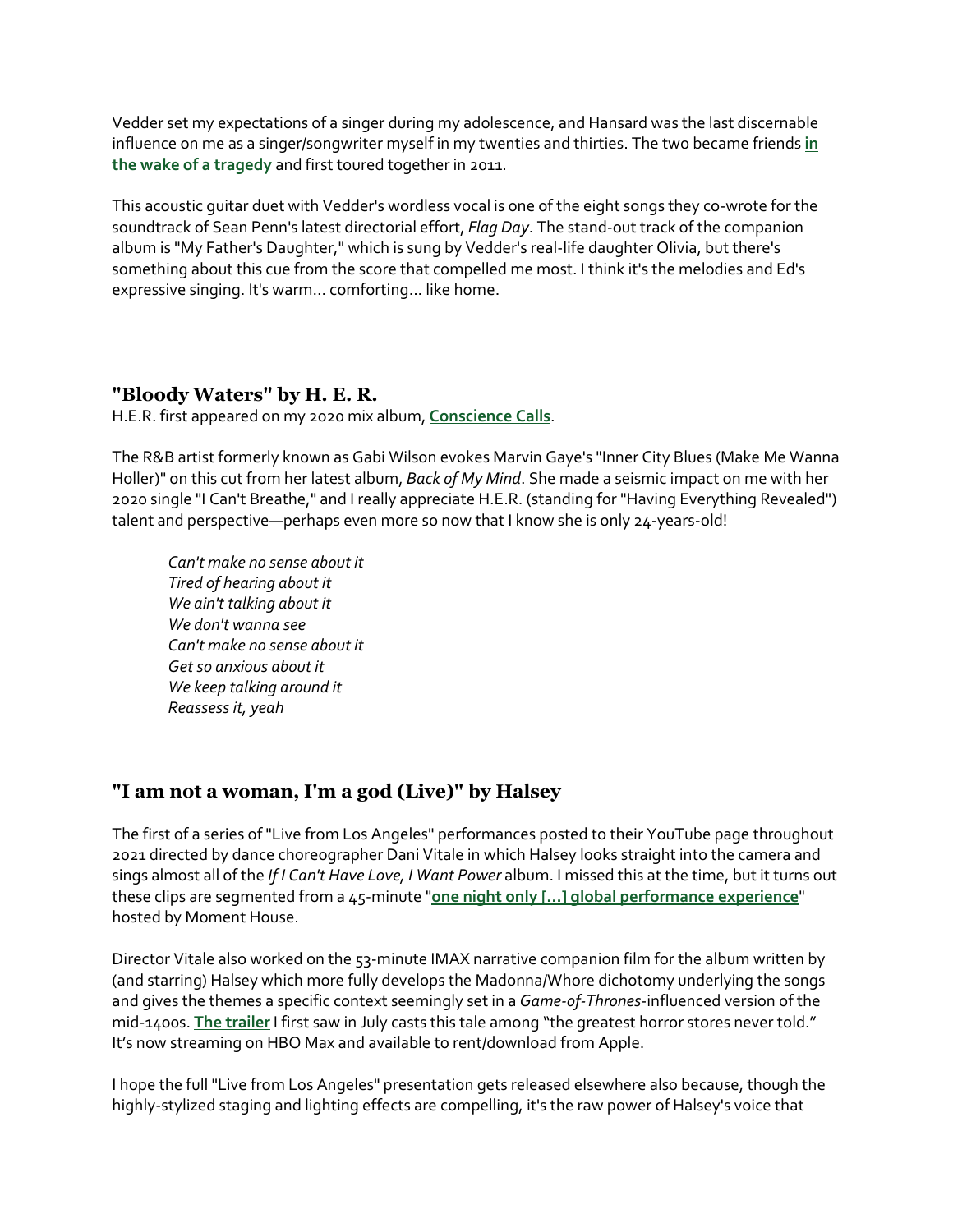really appeals to me here. The musical arrangement is pared down from the album version, and there's no band visible in the video. It's like a highly-produced, full-dress tour rehearsal for the singer, and it sounds fucking awesome! When their voice opens up towards the end, I get goosebumps every time.

# **"Memory" by Kane Brown x blackbear**

This is both Kane Brown and blackbear's first appearance on one of my mix albums.

I first heard this song while walking laps around my local hockey rink during a period break. It was playing over the PA, and all I could really make out was the melody. Once I got back to my seat, I did a search on my phone for what I thought I heard of the lyrics and eventually found this collaboration between Tennessee-based country singer Kane Brown and a record producer who creates and performs under the name blackbear from Florida.

Lyrics are usually the first thing I connect to about a song (second only to the singer's voice), and I try to be careful about the messages carried by the tracks I collect—especially those I put on these mix albums. I used to be so precise about what was sung by the various artists that I once edited out a verse from a song—not because it was offensive in some way—just because it was not a lyric that I would sing myself. In the last few years, especially, I've widened the scope of what I include to amplify voices and perspectives that I empathize with but also reflect a lived experience I could never have. It's a kind of solidarity (I hope).

Relieved that my Googling revealed lyrics that were searching and substantive, I downloaded the track when I got home and often listen on repeat.

Another organizing principle of my selection process is the alignment of the content with the calendar year. These need to be songs new to me and also represent a facet of the feelings I lived through during that designated time period. For instance, when I first started making these mix albums in 2004, I was going through a divorce in my mid-twenties. I'm now in my early 40s and have been happily married for over a decade, so you won't find any break-up or just-getting-together songs in the compilations since 2011.

That's all to say that encountering this song by happenstance and instantly falling for it based on melody alone put me through my paces. I'm happy to report that I am not actively struggling to the extent Brown and blackbear outline here, but I have—and do still, on occasion.

# **"I Guess I Just Feel Like" by John [Mayer](https://youtu.be/izyZLKIWGiA)**

Previous appearances: **[2006,](https://www.davidullman.net/2006mix) [2008](https://www.davidullman.net/2008mix)**

I don't know if it's meant to, but this song pushes my buttons. Maybe it's because its lyrical list of "feelings" are not emotions or sensations but rather a series of defeatist and self-pitying platitudes. Maybe it's just John Mayer's face and public profile. Then again, maybe... It's just me. Because like Mayer says at the end of the first stanza... After a string of statements condemning everyone else that agitate me to the point of wanting to skip the track, he concludes with, "I'm the same way too."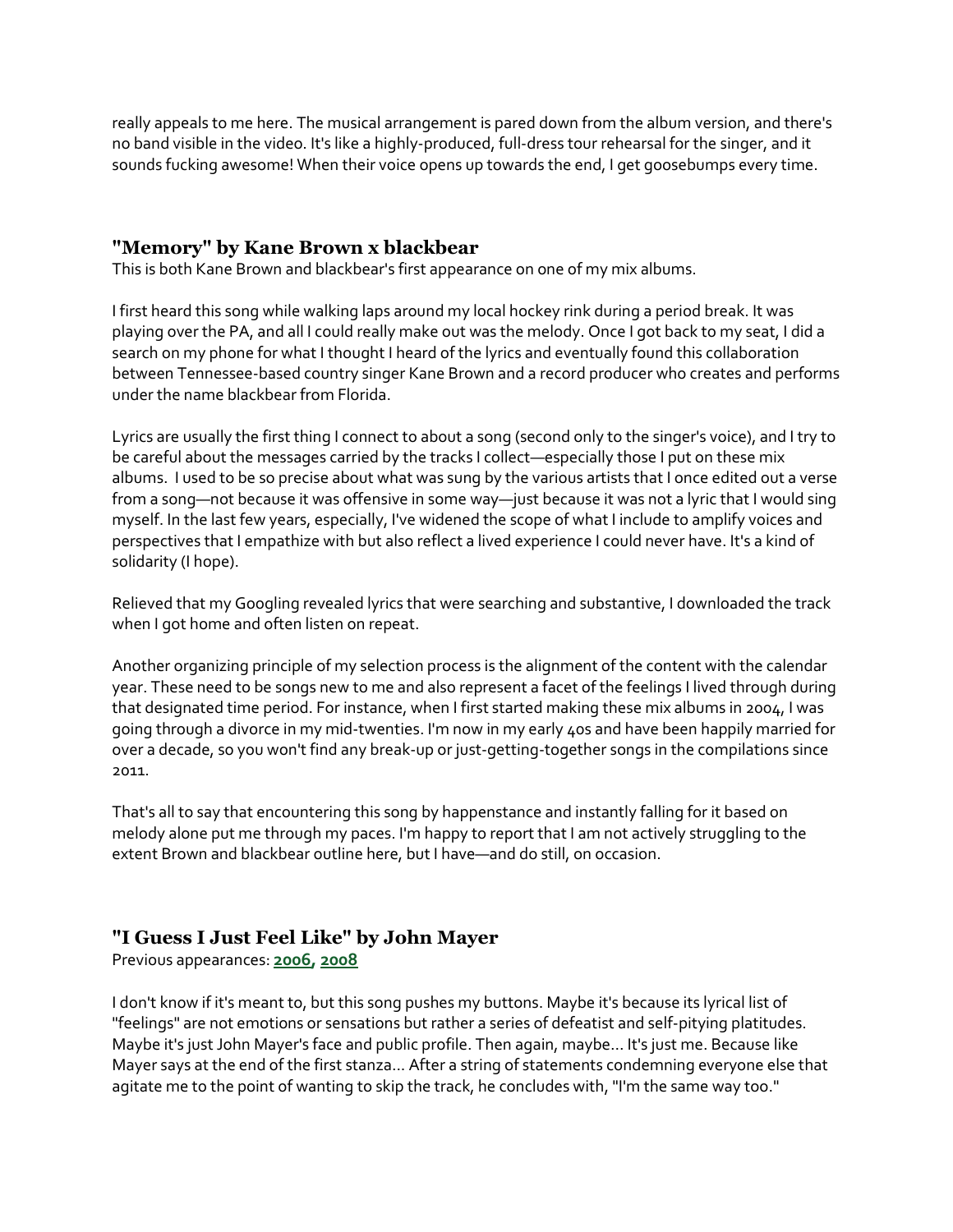It surprised me to learn that this song—which I've come to know through the now 44-year old singer, songwriter, and guitarist's 1980's-infused 2021 album *Sob Rock*—first started making the rounds on the Internet back in 2018 when he **performed it live at [iHeartRadio](https://youtu.be/KKgoF64zVRk)**. In **this [article](https://bluesrockreview.com/2019/08/behind-john-mayers-i-guess-i-just-feel-like.html)** on bluesrockreview.com, I came across a #ThrowbackThursday Instagram post in which Mayer shares a picture of the day he quickly composed the song and writes about the moment where he set aside all of the gadgets he was using in pursuit of his next big hit to just sit with his Martin D-45 acoustic and get back to basics.

As a guy-with-guitar songwriter myself, it's easy to imagine the moment where he must have exhaled and simply asked himself, "how do I feel right now?" In the IG post, he says, "I decided I'd had just about enough of myself, and that's always when the good stuff starts." It sounds like the song nearly wrote itself after that.

I know the real reason the lyrics of "I Guess I Just Feel Like" (and John Mayer in general) get my dander up is because they're confronting me with things that frustrate me about myself—things I need to keep working on. That's why I especially love the turn the song takes at the end.

*But I know that I'm open And I know that I'm free And I'll alwayslet hope in Wherever I'll be And if I go blind I'llstill find my way I guess I just felt like Giving up today*

I have to admit, it's a helluva feat to bring a listener from bristling resistance and resentment to tearyeyed, heart-aching resilience in a four-and-a-half-minute song. And this happens most every time I hear this track! Tag on an 80s-toned guitar solo outro, and you've got yourself a fan (again).

#### **"Mama Werewolf" by Brandi Carlile**

This is Brandi Carlile's first solo track on one of my mixes. Her duet with Alicia Keys, "A Beautiful Noise" appears on 2020: **[Conscience](https://www.davidullman.net/2020mix) Calls**.

Of the ten tracks comprising her 2021 album *In These Silent Days*, seven of them were contenders for this year's mix. The 40-year-old Seattle-based singer/songwriter wrote the songs for her latest record during the early days of the pandemic on the heels of finishing her memoir, *Broken Horses*.

I can remember seeing Carlile's name on the marquee of The Kent Stage during my college days, but I had somehow mixed her up in my mind with Belinda Carlisle (of the Go-Go's). Later, I registered her as a friend and collaborator of Mike McCready (of Pearl Jam). But it wasn't until my wife kept blasting her 2017 song "The Joke" that I finally took proper notice.

Speaking with Apple music's Zane Lowe **in this video [interview](https://youtu.be/xZbaHZpnvHM)** conducted around a campfire in the rural Washington State woods where she lives, Carlile mentions "The Joke" as a creative breakthrough—a development she wanted to explore further on her follow-up album. In that same interview, she refers to the title of that record *(In These Silent Days*) as a question.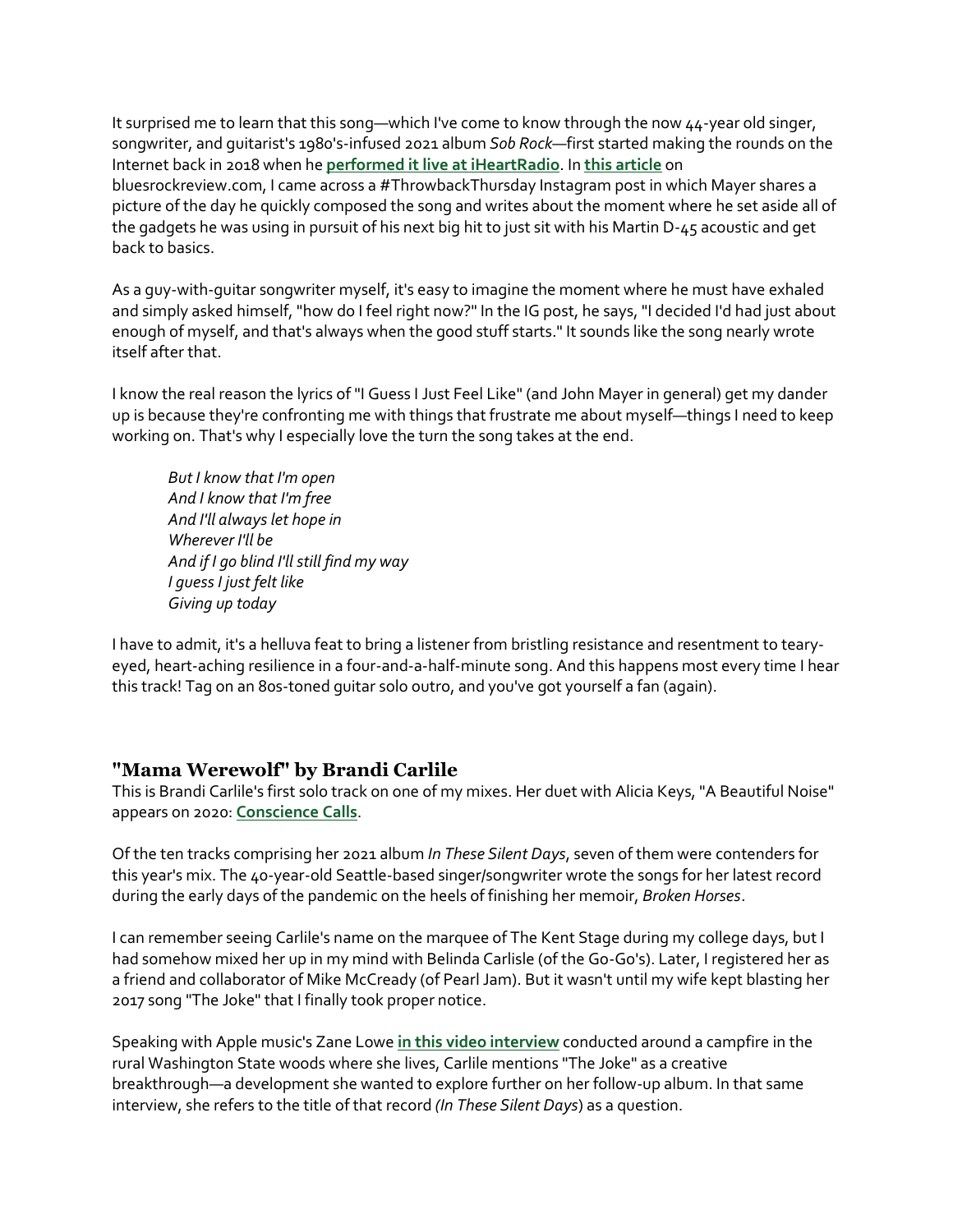"I want to invite people to reflect, because it's such a pivotal time in human history, and a real spiritual upheaval for so many people in really positive and really negative, complicated ways. What did you learn? What did you make of yourself? What did you lose? What happened to you in this time?"

So much of what she sings about on the record resonates with me. Ultimately, of the seven songs I came close to putting on the compilation, I chose "Mama Werewolf" because it was the track that affected me most viscerally. Singing as a parent determined not to pass on the mistreatment she suffered to her own children, Carlile's use of werewolf mythology as the metaphor for cycles of dysfunction simply kills me:

*If my good intentions go running wild If I cause you pain, my own sweet child Won't you promise me you'll be the one My silver bullet in the gun Would you strike me down Right where Istand? Would you change me back? Make me kind again? Won't you promise me you'll be the one My silver bullet in the gun*

# **"The Children Will Rise Up!" by Nandi Bushell & Roman Morello**

Nandi previously appeared on my 2020 mix album, **[Conscience](https://www.davidullman.net/2020mix) Calls.**

I'm realizing I mention artists' ages a lot in these paragraphs. It's notable for me in regard to the ones I've been following for years to realize how old they are now and how long they've been at it. For the younger ones like H.E.R. (24), Martin Garrix (25), and Halsey (27) I'm humbled by (and a bit envious of) what they've achieved so early in life. However, the ages of the team behind this song -11-year-old drumming dynamo Nandi Bushell and 10-year-old guitar player Roman Morello—are shocking.

Last year, I wrote about my wife introducing me to Nandi's joyous and badass drumming in the paragraph about her song, "Rock and Grohl - The EPIC Battle." Since then, the precocious and preternaturally talented pre-teen has continued upping her game as a musician. Posting drum covers on **her [YouTube](https://www.youtube.com/channel/UCbMg1QLaHBzmww35QK-mHEQ) page** of bands as diverse and challenging as Tool and Slipknot to a loop-station-based instrumental of Bill Withers' "Ain't No Sunshine" (on which she plays guitar, bass, drums, and saxophone!), she has impressed everyone from the aforementioned (Dave) Grohl to her bandmate Roman's father: Tom Morello. Nandi became the first "kid musician in residence" at The Cartoon Network, the youngest person to ever make the cover of *Modern Drummer* magazine, and even joined her formal rival's band, Foo Fighters, on stage in California to **play drums on ["Everlong"](https://www.cnn.com/2021/08/28/entertainment/nandi-bushell-foo-fighters-trnd/index.html) for 17,000 [people](https://www.cnn.com/2021/08/28/entertainment/nandi-bushell-foo-fighters-trnd/index.html)**!

In the **[music](https://youtu.be/J-2V65bWqhA) video** for this song, Jack Black bookends the performance, bidding Nandi and Roman go forth and "rock the world!" There's also a quick "rise up" cameo from Greta Thunberg and proud-pappa Morello, who mouths the words "that's my son!" during Roman's guitar solo.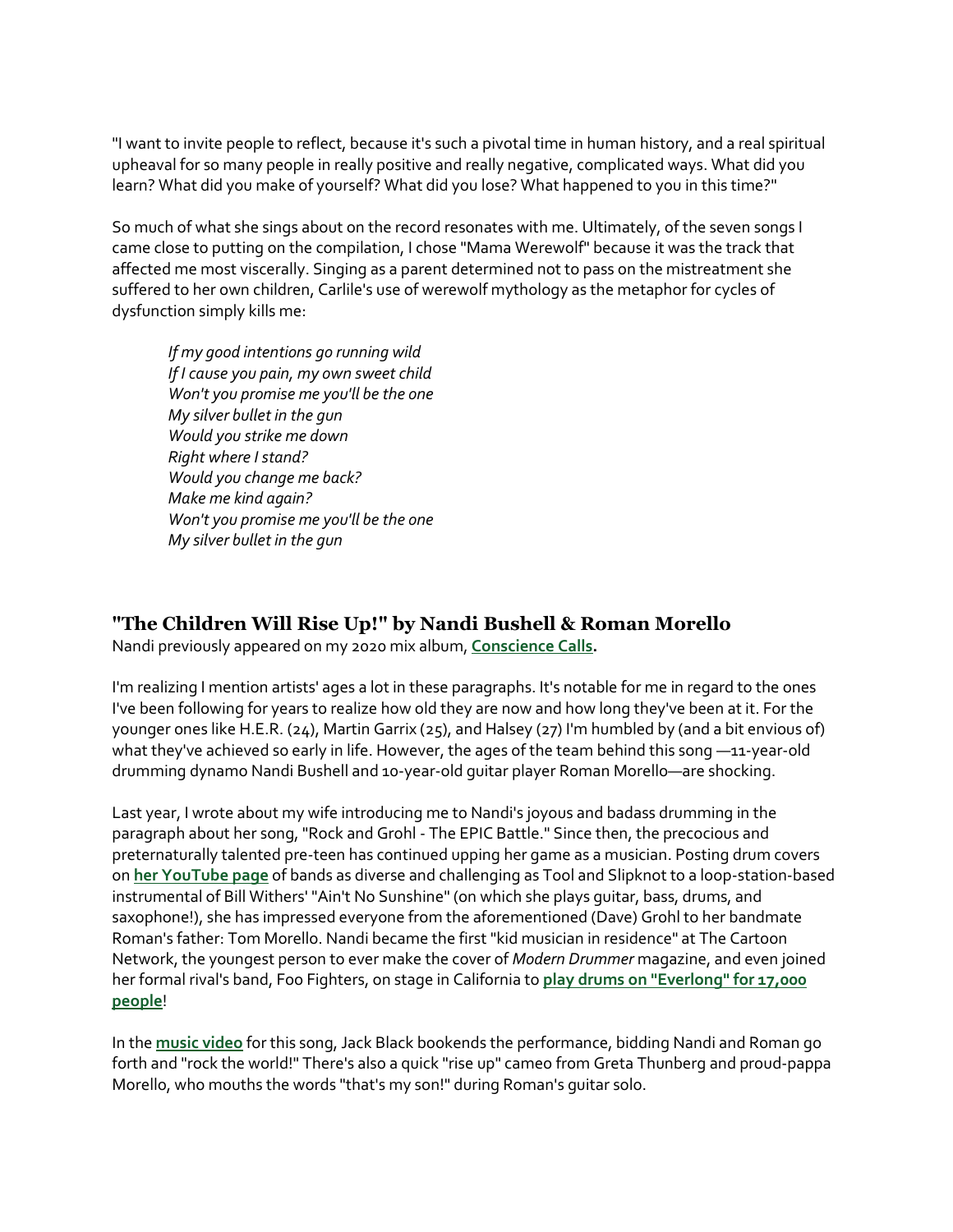Joining forces with the global youth climate movement started by Thunberg, "The Children Will Rise Up" is part benefit single (proceeds go to **The SOS [Pantanal](https://www.ajudapantanal.fund/en) Institute**), part educational outreach effort (Nandi gives a 30-second micro lecture on climate crisis science at the end), and part impassioned plea to adults to presure those in power to "come together in unity and love to tackle humanity's biggest problem before it's too late!"

"I cannot vote, but I can raise awareness and protest for climate change," Nandi says in the post-script portion of the song's video. Then, she points her finger at the camera and admonishes:

Adults… Politicians… Stop playing political games with our future. Stop fighting each other! Children… Rise up! You can do anything you put your minds to […] Be kind, be loving, be sensible, be respectful, but be powerful! You have a voice. Use it!

It's one thing to read, but I defy you not to be moved watching her say it.

# **"Silent Running (On Dangerous Ground)" by The Protomen**

Even though it's a 2015 cover of a song originally released in 1985, choosing this as the closing track for my 2021 mix album seemed almost a foregone conclusion once I'd elected to include Protomen's cover of "In The Air Tonight." At the end of that track on the *Cover Up* album (mentioned above), The Protomen include a synth-snippet of "Silent Running." That was my first reason for placing it at the end of this compilation. It seemed to bring the arc of the mix album full circle. I also like how the juxtaposition of it after "The Children Will Rise Up!" creates a new context for both songs.

*Take the children and yourself And hide out in the cellar…*

*… some day sons and daughters Will rise up and fight while we stood still*

My frame of reference for "Silent Running" is its use in the atmospheric opening scene of the 1987-88 Fox TV series *Werewolf*. I loved that show as a kid; and after having foolishly recorded over my VHS tapes of its original airing, I've bought no less than three bootleg sets over the years to rewatch it. The series was short-lived, but **[articles](https://bloody-disgusting.com/editorials/3648076/hidden-gem-1987s-horror-series-werewolf-claws-way-obscurity/) like this one** have heralded it as a "hidden gem."

After 33 years, French-based **Elephant Films released the program [commercially](http://www.elephantfilms.com/la-malediction-du-loup-garou-l-integrale-6-dvd-livret-52-pages-c2x34442862) on DVD**. Unfortunately, even though the six-disc boxset bears the Sony logo, the quality is substandard. Like a lot of fans, I really wish the aborted 2009 Shout Factory release had come out. For a while, **the [Amazon](https://www.amazon.com/WEREWOLF-COMPLETE-SERIES/dp/B002ACKBTQ) [listing](https://www.amazon.com/WEREWOLF-COMPLETE-SERIES/dp/B002ACKBTQ)** even detailed the special features. Coincidentally, it's very likely this Mike + The Mechanics song was among those of a couple of "unnamed artists" whose asking price for music licensing sunk the planned release.

The transfers may not be great on the French import, but they are better than any on the bootlegs or ephemeral YouTube postings, and I watched one a week throughout 2021. That's partially what led me to pick "Mamma Werewolf" from the many contenders on Brandi Carlile's *Silent Days* album.